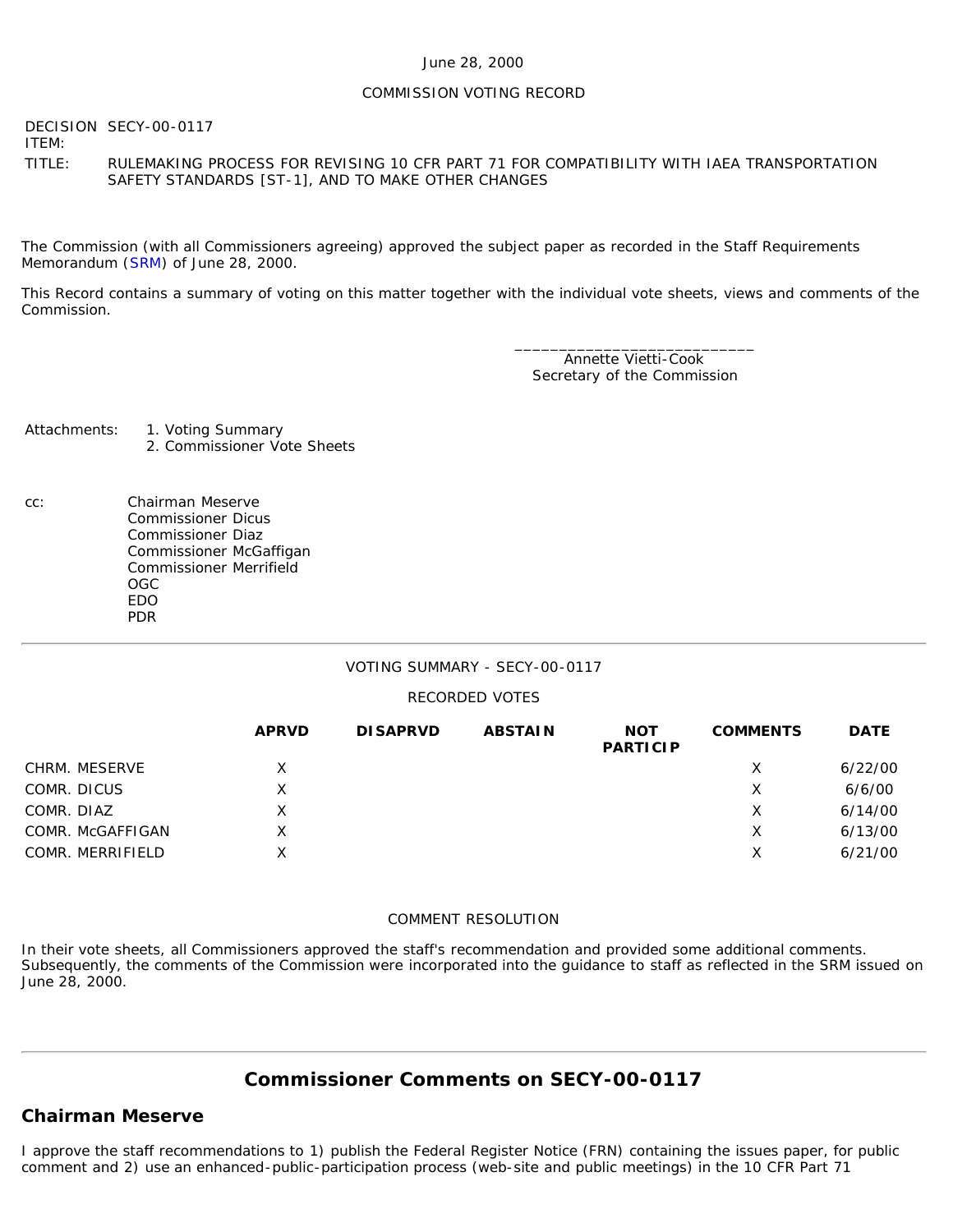rulemaking, subject to the following comments.

- 1. I share the views by Commissioners Diaz, McGaffigan and Merrifield that it would have been preferable for the issues paper to express the staff's views on the resolution of the issues, thereby promoting more focused public comment. In light of the limited time before the first public meeting, such a revision of the paper cannot realistically be accomplished. Therefore, I reluctantly agree to publication without this modification. However, I share the views of my colleagues that the staff should be prepared at the public meetings to explain its or the Commission's previous positions on the issues and to discuss staff's current views, subject to acknowledgment that the staff's and the Commission's final views have not been determined.
- 2. I endorse Com. McGaffigan's requests for staff 1) to revise Appendix A of the FRN to include the referenced tables and figures from ST-1 and 2) to provide a schedule for the rulemaking. I take this step because I believe this modification can be readily accomplished.
- 3. I share Commissioner McGaffigan's interest in obtaining comment on the 4 Bq/cm<sup>2</sup> surface contamination standard and aspects of the exempt concentration standards for packages. Because limited time will preclude significant modification of the issues paper to include these points, I urge the staff to seek public feedback on these issues at the public meetings.

## **Commissioner Dicus**

I support staff's recommendation of utilizing the 10 CFR Part 71-IAEA ST-1 Issues Paper as the fundamental outreach vehicle to engage the public during this summer's public meetings and the resulting workshop. As staff has indicated and as identified in the June 1, 2000, ACNW 2000 Action Plan and Priority Issues letter from the EDO to ACNW Chairman, John Garrick, the 10 CFR Part 71 Issues Paper is being provided to guide development of options for Commission consideration, prior to drafting rule language. Additionally, I also support staff's development of the "Factors for Consideration" for each of the identified issues, as well as the generic cross-cutting factors, which I believe adequately bounds the fundamental issues at hand (i.e., technical, cost, regulatory, and implementation burden, as well as risk considerations).

## **Commissioner Diaz**

I approve the staff's recommendation to publish the Federal Register notice that outlines the major issues associated with revising 10 CFR Part 71. Prompt publication of this paper is important so that the public has time to review the issues and cross-cutting factors prior to the public meetings scheduled for July and August.

While I support publication of the paper, I do so reluctantly. I would have much preferred that the paper had included staff positions or options for each issue, rather than the list of "factors for consideration." Previous experience with enhancedpublic-participation rulemakings has clearly shown the benefit of providing the public with options or alternatives on which to comment. When the public has had an idea of where the NRC stands on an issue the NRC has received more relevant comments, e.g., on exposure data, cost information, etc. The ST-1 regulations have been under consideration by the NRC staff for several years so it seems reasonable that the staff has formulated some options, albeit preliminary, on the issues. Sharing the staff's thoughts would help the general public work through these complex issues at the "townhall" meetings. For example, it would be helpful if the staff provided basic information on whether a particular change is being considered because it could result in improved protection of public health and safety, or solely because the change would make the US regulations consistent with ST-1.

Once the staff has considered the early public input and developed firm options for the issues, the staff should make the options available for public comment. Feedback on these more focused comments should be part of the feedback provided to the Commission prior to staff developing the proposed rule.

## **Commissioner McGaffigan**

I approve the staff's plan to engage stakeholders through public meetings and use of the NRC website, and publish the proposed issues paper on changes being considered to Part 71 subject to the following comments. I clearly would have preferred that the issues paper contain options and recommendations on each issue, but now we find ourselves tied to a publicly known meeting schedule, which according to the staff precludes such a significant modification to the paper. Therefore, the changes I would have proposed in an ideal situation are not available to me now. Therefore, I offer the following comments, based on a review of the paper and a very informative meeting with the staff subsequent to receiving the paper, in an attempt to enhance stakeholder input during the rulemaking process.

### *Supplemental Information Section in the Federal Register Notice:*

The Federal Register notice should be revised to include a schedule with key milestones for development of a revised Part 71 consistent with the briefing slides used by the staff which indicates that a final rule would be submitted to the Commission for approval in June 2002 concurrent with the timing of a final Department of Transportation (DOT) rule.

The Federal Register notice should also be revised to state that, contrary to NRC's rulemaking process under the Administrative Procedure Act, development of the International Atomic Energy Agency's (IAEA) Safety Series No. ST-1 for the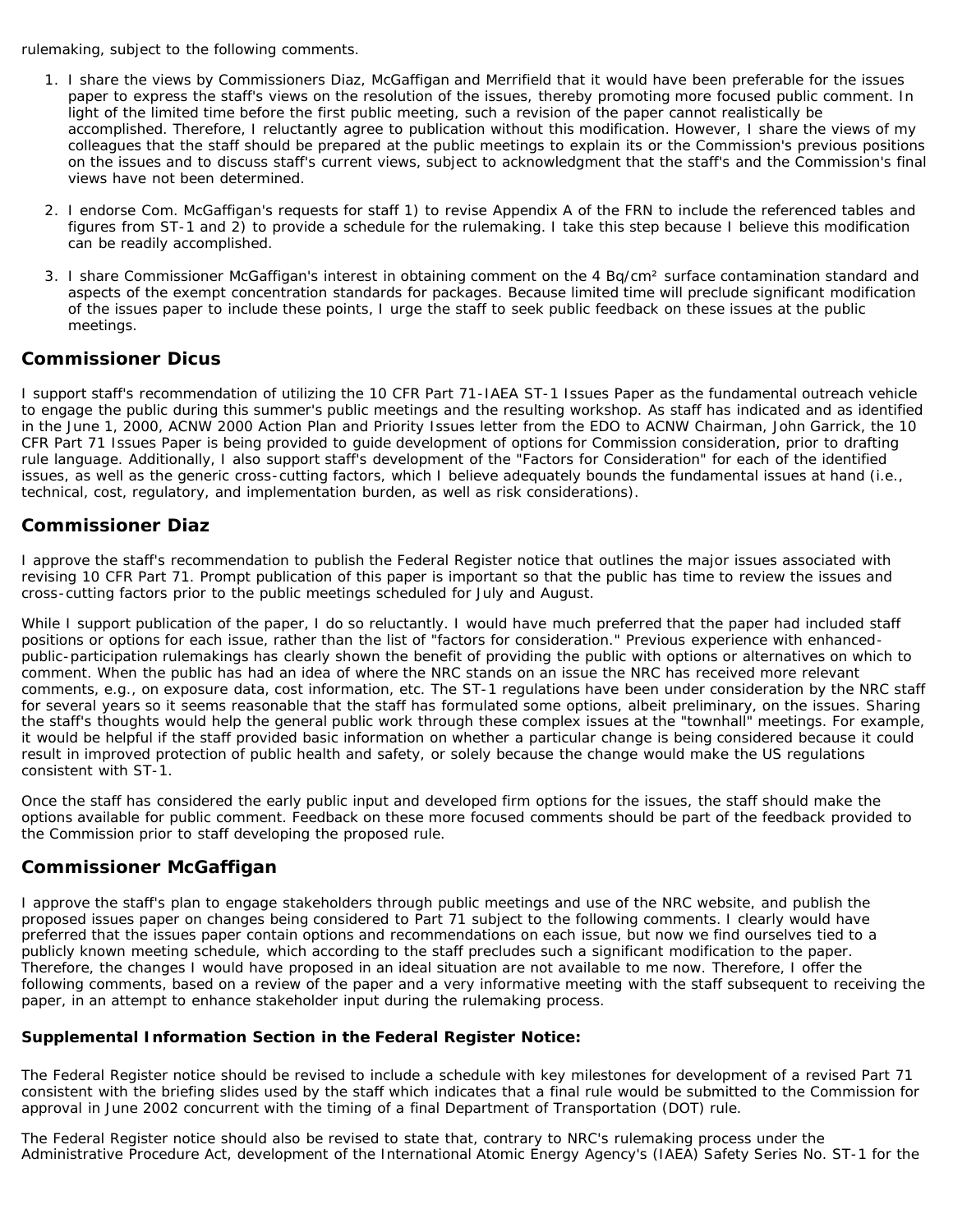transport of radioactive material did not involve the public or other stakeholders or include a cost-benefit analysis. In contrast, NRC is bound, as then Executive Director for Operations James Taylor stated in his May 31, 1996 letter to the IAEA ([attached](http://www.nrc.gov/reading-rm/doc-collections/commission/cvr/2000/2000-0117vtrltr.pdf)

), to consider costs and benefits in its regulatory analyses, and is prepared to differ from the ST-1 standards, at least for domestic purposes, to the extent the standards can not be justified from a cost-benefit perspective.

Finally, Appendix A of the Federal Register notice should be revised to include the referenced Tables I and II and Figures 2, 3 and 4 from ST-1 to enhance the public's participation in the rulemaking process.

### *General Comments Regarding the Issues:*

While I approve issuance of the proposed issues paper for the purposes of facilitating discussions at the upcoming scheduled public meetings, I am concerned that the paper does not reflect the fact that the staff has an initial view or position, on certain issues, based on its extensive experience in regulating the transportation of radioactive materials. For example, in the May 1996 NRC letter to IAEA mentioned above, NRC expressed concern, on behalf of the U.S., with three principal issues in the draft ST-1. Those issues were Type C package standards, uranium hexaflouride transport provisions, and the incorporation of exemption values. In the absence of initial views on certain key issues such as these, I believe that NRC will appear disingenuous to the knowledgeable public participants who are aware of previous staff positions. Also, if NRC does not take an initial position on certain issues, I am concerned that the public will not know what specifically to comment on or where to focus its input and, as a result, the value of the public meetings, particularly the less structured "town hall" meetings identified in the paper, will be questionable. In my experience with other NRC rulemakings (e.g, Parts 35, 50 and 70), an early "strawman" has been a very useful tool as a starting point for discussion during meetings with stakeholders. Those recent rulemakings obviously demonstrate to the public that NRC positions can, and will, change based on stakeholder input. Nevertheless, I assume that an informed public will be aware of previous staff positions. Thus, reluctantly, I approve issuance of the issues paper, as supplemented by my comments below, in time for the mid-July public meetings. However, like Commissioner Merrifield, I also strongly recommend that the staff be prepared to explain and, in some cases, defend during the public meetings its or the Commission's previous positions on these issues.

### *Add a New Issue and Modify an Existing Issue:*

I strongly suggest that the issues paper be supplemented by adding a new issue and modifying an existing one prior to its release. Specifically, a new issue should be added as issue eighteen to discuss the current IAEA standard for package surface removable contamination (i.e., 4 Becquerel per centimeter squared) applied to spent fuel and high-level waste (HLW) containers. Also, Issue 2., "Radionuclide Exemption Values," which allows certain packages containing radioactive material to be shipped without being labeled as or considered radioactive, should be modified as discussed below to solicit a broader range of stakeholder comment.

*1. Regarding the 4Bq/cm2 surface contamination standard,* I firmly believe that this issue should be discussed in the issues paper as an eighteenth issue even though it was not revised by IAEA in the 1996 Edition of ST-1. I am disappointed that this issue is not included in the issues paper since the Commission directed the staff, within the context of this rulemaking, in the staff requirements memoranda for the 1998 and 1999 rulemaking activity plans (SECY-98-168 and SECY-99-036), to work with DOT and IAEA on this issue. Also, I have personally raised this issue during discussions with the staff, most recently, during the February 23, 2000 Commission briefing on the status of the Spent Fuel Project Office.

As the paper points out, IAEA transportation standards and our national regulations are only revised about once every ten years. In my opinion, we should not let this rulemaking opportunity go by without fostering a dialogue on a regulatory standard originally intended for hand-held packages, that is applied widely to the transport of spent fuel casks. There is no clear health and safety basis or cost-benefit analysis that I am aware of that would justify applying the 4Bq/cm<sup>2</sup> standard to spent fuel casks. To simply propagate such a standard without such analyses would be contrary to our agency's overall goal of promulgating regulations which are more risk-informed and, in my opinion, ill-advised from a public policy perspective. This standard has been defended as a "cleanliness standard" by one of its French proponents, but no one claims there are commensurate health and safety benefits that derive from it. Indeed, workers get real doses as they survey the casks to insure compliance with the standard. There is a chance that in the next decade, before any new transportation rulemaking, the U.S. will be engaged in the transport of significant quantities of spent fuel and HLW. In my view that transport should be subject to a surface contamination standard that makes sense, not the 4Bq/cm<sup>2</sup> standard in ST-1 and previous IAEA transportation standards.

*2. Regarding the exempt concentration values for packages,* I believe that the current discussion in the issues paper should be expanded to more clearly discuss the fact that the DOT current exempt material standard of 2000 picoCurie per gram (2000 pCi/gm), based on previous IAEA transportation standards, has applications by cross reference outside the domain of transportation. It serves in some States as the definition, for example, of exempt naturally-occurring radioactive material in the waste disposal arena. Certain industries, who might not normally pay attention to NRC or DOT rulemakings, will be negatively impacted if NRC and DOT adopt the new IAEA values, which Mr. Taylor's May 1996 letter so forcefully objected to. For example, some materials, such as ores containing naturally occurring radionuclides (NORM), e.g, coal, could be brought into the scope of the regulations for the first time if provisions are not included to exempt materials at these low levels. While staff points out that ST-1 allows bulk transport up to 10 times the exempt values, nevertheless large numbers of people in the minerals extraction industries may suddenly be confronted with the need to sample and justify their exemptions on a cargo by cargo basis. Even more importantly, the oil and gas industries' efforts to clean up slag containing technologically-enhanced